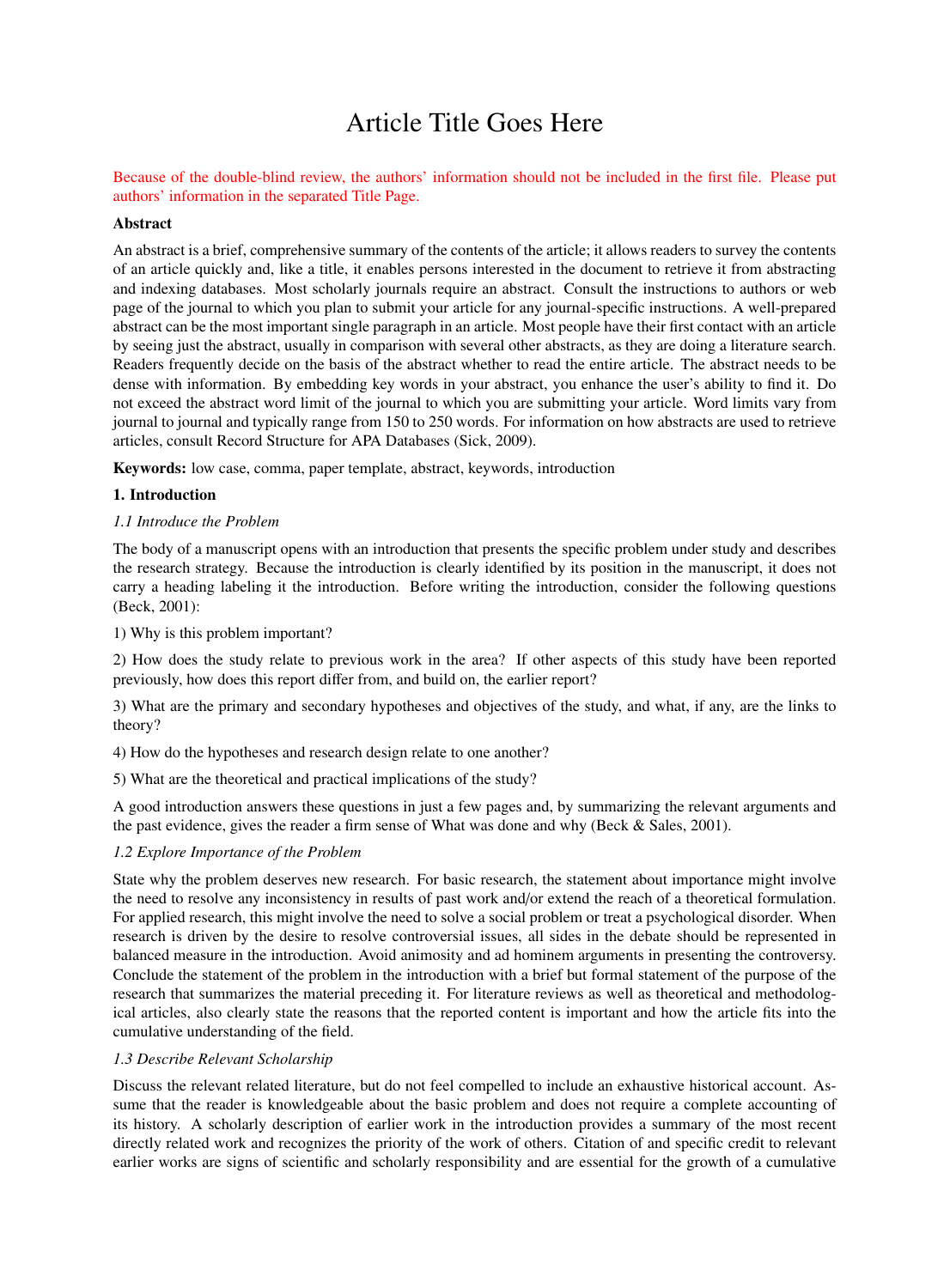science. In the description of relevant scholarship, also inform readers whether other aspects of this study have been reported on previously and how the current use of the evidence differs from earlier uses. At the same time, cite and reference only works pertinent to the specific issue and not those that are of only tangential or general significance. When summarizing earlier works, avoid nonessential details; instead, emphasize pertinent findings, relevant methodological issues, and major conclusions. Refer the reader to general surveys or research syntheses of the topic if they are available. Demonstrate the logical continuity between previous and present work. Develop the problem with enough breadth and clarity to make it generally understood by as wide a professional audience as possible (Beck & Sales, 2001). Do not let the goal of brevity lead you to write a statement intelligible only to the specialist.

## *1.4 State Hypotheses and Their Correspondence to Research Design*

After you have introduced 'the problem and have developed the background material, explain your approach to solving the problem. In empirical studies, this usually involves stating your hypotheses or specific question and describing how these were derived from theory or are logically connected to previous data and argumentation. Clearly develop the rationale for each. Also, if you have some hypotheses or questions that are central to your purpose and others that are secondary or exploratory, state this prioritization. Explain how the research design permits the inferences needed to examine the hypothesis or provide estimates in answer to the question.

## 2. Method

The Method section describes in detail how the study was conducted, including conceptual and operational definitions of the variables used in the study, Different types of studies will rely on different methodologies; however, a complete description of the methods used enables the reader to evaluate the appropriateness of your methods and the reliability and the validity of your results, It also permits experienced investigators to replicate the study, If your manuscript is an update of an ongoing or earlier study and the method has been published in detail elsewhere, you may refer the reader to that source and simply give a brief synopsis of the method in this section.

#### *2.1 Identify Subsections*

It is both conventional and expedient to divide the Method section into labeled subsections. These usually include a section with descriptions of the participants or subjects and a section describing the procedures used in the study. The latter section often includes description of (a) any experimental manipulations or interventions used and how they were delivered-for example, any mechanical apparatus used to deliver them; (b) sampling procedures and sample size and precision; (c) measurement approaches (including the psychometric properties of the instruments used); and (d) the research design. If the design of the study is complex or the stimuli require detailed description, additional subsections or subheadings to divide the subsections may be warranted to help readers find specific information.

Include in these subsections the information essential to comprehend and replicate the study. Insufficient detail leaves the reader with questions; too much detail burdens the reader with irrelevant information. Consider using appendices and/or a supplemental website for more detailed information.

# *2.2 Participant (Subject) Characteristics*

Appropriate identification of research participants is critical to the science and practice of psychology, particularly for generalizing the findings, making comparisons across replications, and using the evidence in research syntheses and secondary data analyses. If humans participated in the study, report the eligibility and exclusion criteria, including any restrictions based on demographic characteristics.

#### *2.3 Sampling Procedures*

Describe the procedures for selecting participants, including (a) the sampling method, if a systematic sampling plan was used; (b) the percentage of the sample approached that participated; and (c) the number of participants who selected themselves into the sample. Describe the settings and locations in which the data were collected as well as any agreements and payments made to participants, agreements with the institutional review board, ethical standards met, and safety monitoring procedures.

## 2.3.1 Sample Size, Power, and Precision

Along with the description of subjects, give the mtended size of the sample and number of individuals meant to be in each condition if separate conditions were used. State whether the achieved sample differed in known ways from the target population. Conclusions and interpretations should not go beyond what the sample would warrant.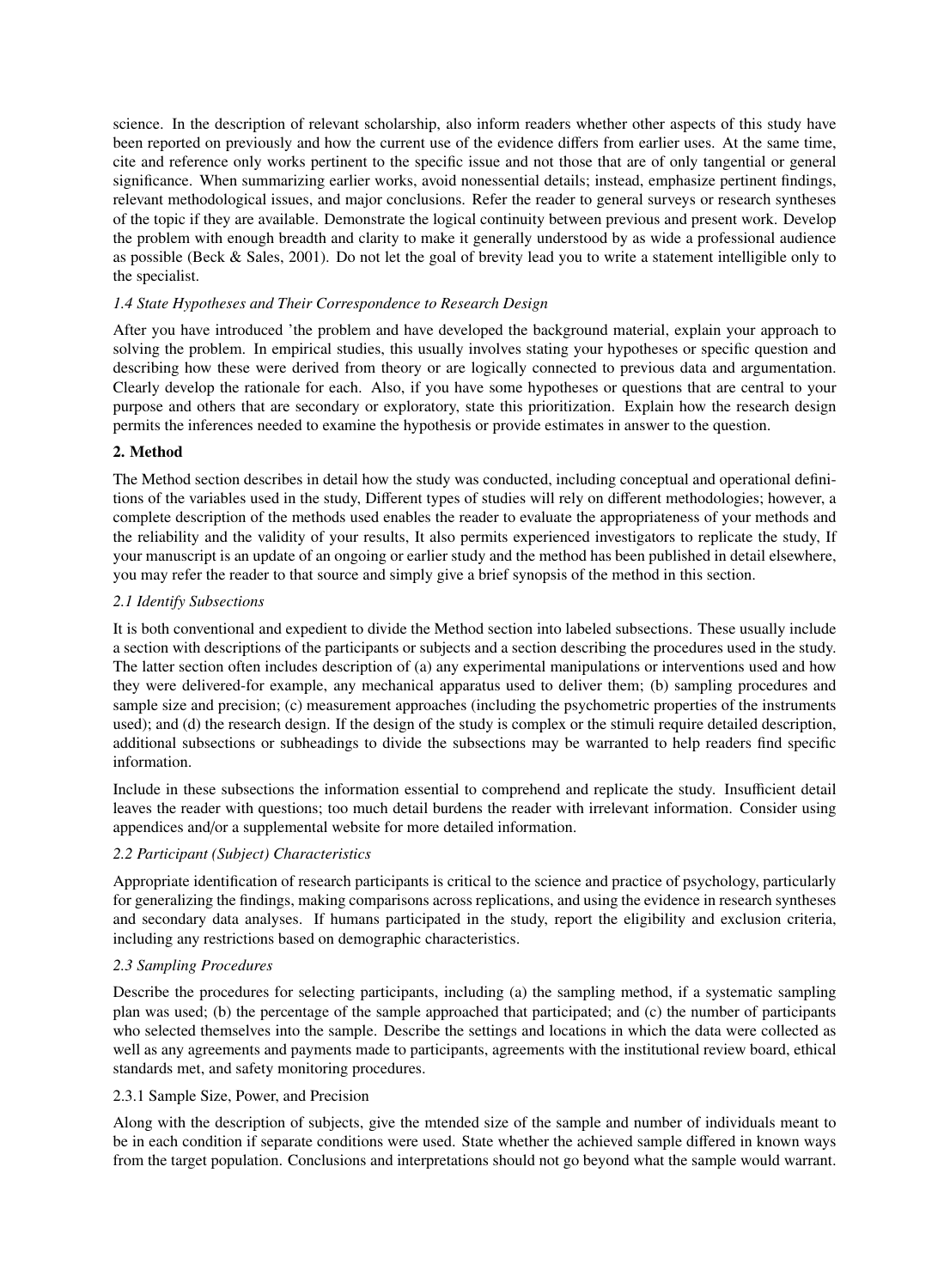## 2.3.2 Measures and Covariates

Include in the Method section information that provides definitions of all primary and secondary outcome measures and covariates, including measures collected but not included in this report. Describe the methods used to collect data (e.g., written questionnaires, interviews, observations) as well as methods used to enhance the quality of the measurements (e.g., the training and reliability of assessors or the use of multiple observations). Provide information on instruments used, including their psychometric and biometric properties and evidence of cultural validity.

## 2.3.3 Research Design

Specify the research design in the Method section. Were subjects placed into conditions that were manipulated, or were they observed naturalistically? If multiple conditions were created, how were participants assigned to conditions, through random assignment or some other selection mechanism? Was the study conducted as a betweensubjects or a within-subject design?

#### 2.3.4 Experimental Manipulations or Interventions

If interventions or experimental manipulations were used in the study, describe their specific content. Include the details of the interventions or manipulations intended for each study condition, including control groups (if any), and describe how and when interventions (experimental manipulations) were actually administered.

$$
a^2 + b^2 = c^2 \tag{1}
$$

*Remark 1* The text size of formula should be similar with normal text size. The formula should be placed in the middle and serial number on the right.

Theorem 1 *The theorem is a statement that has been proven on the basis of previously established statements, such as other theorems, and previously accepted statements, such as axioms. The derivation of a theorem is often interpreted as a proof of the truth of the resulting expression, but di*ff*erent deductive systems can yield other interpretations, depending on the meanings of the derivation rules.*

*Proof.* The proof of a mathematical theorem is a logical argument demonstrating that the conclusions are a necessary consequence of the hypotheses, in the sense that if the hypotheses are true then the conclusions must also be true, without any further assumptions.

Lemma 2 *A proven statement used as a stepping-stone toward the proof of another statement.*

*Proof.* This process should be concise and right.

Proposition 3 *The theorem, lemma, proposition and corollary are all use this form.*

*Proof.* This process should be concise and right.

#### 3. Results

In the Results section, summarize the collected data and the analysis performed on those data relevant to the discourse that is to follow. Report the data in sufficient detail to justify your conclusions. Mention all relevant results, including those that run counter to expectation; be sure to include small effect sizes (or statistically nonsignificant findings) when theory predicts large (or statistically significant) ones. Do not hide uncomfortable results by omission. Do not include individual scores or raw data with the except I. On, for example, of single-case designs or illustrative examples. In the spirit of data sharing (encouraged by APA and other professional associations and sometimes required by funding agencies), raw data, including study characteristics and individual effect sizes used in a meta-analysis, can be made available on supplemental online archives.

#### *3.1 Recruitment*

Provide dates defining the periods of recruitment and follow-up and the primary sources of the potential subjects, where appropriate. If these dates differ by group, provide the values for each group.

#### *3.2 Statistics and Data Analysis*

Analysis of data and the reporting of the results of those analyses are fundamental aspects of the conduct of research. Accurate, unbiased, complete, and insightful reporting of the analytic treatment of data (be it quantitative or qualitative) must be a component of all research reports. Researchers in the field of psychology use numerous approaches to the analysis of data, and no one approach is uniformly preferred as long as the method is appropriate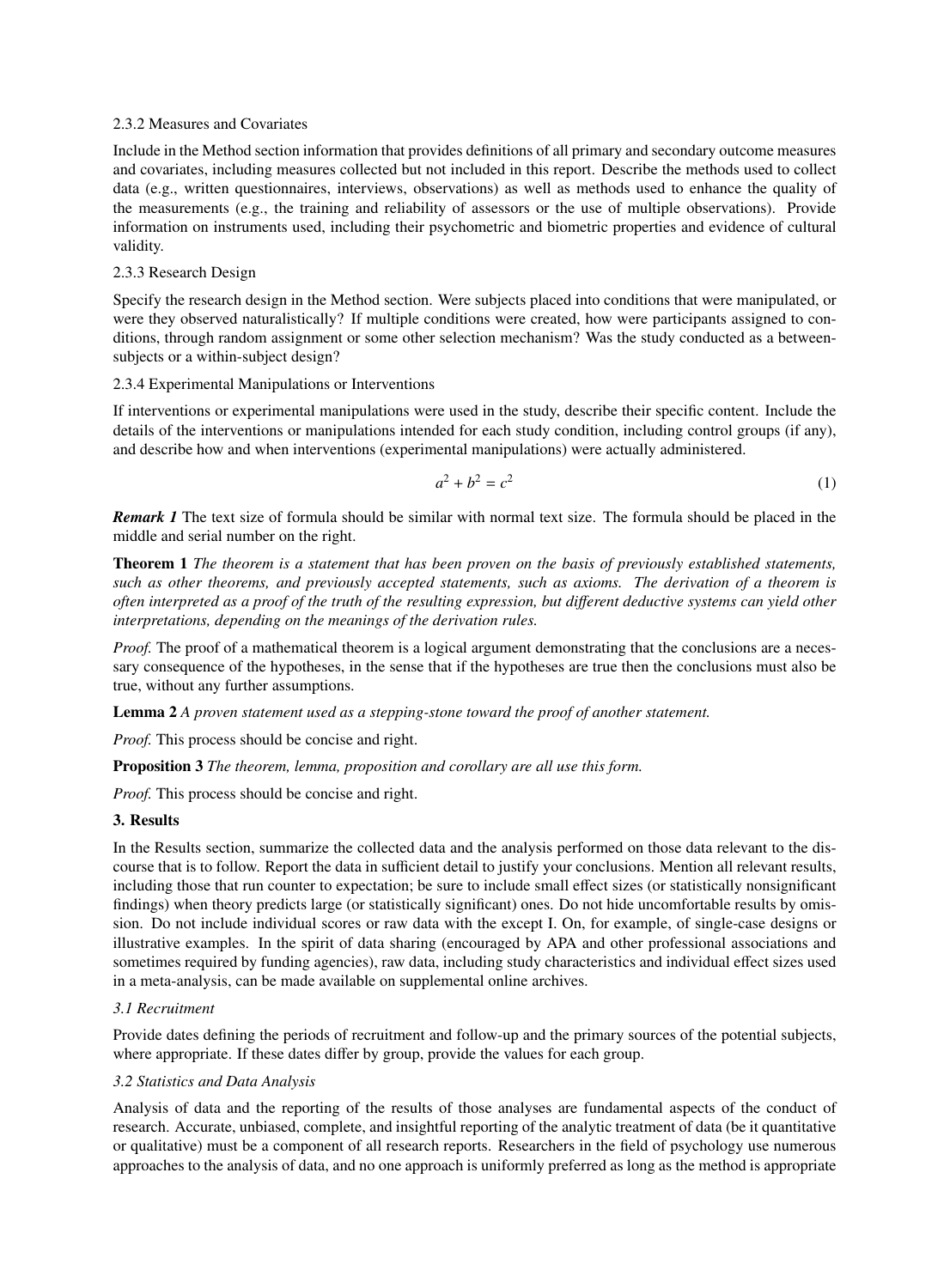to the research questions being asked and the nature of the data collected. The methods used must support their analytic burdens, including robustness to violations of the assumptions that underlie them, and they must provide clear, unequivocal insights into the data.

## *3.3 Ancillary Analyses*

Report any other analyses performed, including subgroup analyses and adjusted analyses, indicating those that were prespecified and those that were exploratory (though not necessarily in the level of detail of primary analyses). Consider putting the detailed results of these analyses on the supplemental online archive. Discuss the implications, if any, of the ancillary analyses for statistical error rates.

## *3.4 Participant Flow*

For experimental and quasi-experimental designs, there must be a description of the flow of participants (human, animal, or units such as classrooms or hospital wards) through the study. Present the total number of units recruited into the study and the number of participants assigned to each group. Provide the number of participants who did not complete the experiment or crossed over to other conditions and explain why. Note the number of participants used in the primary analyses. (This number might differ from the number who completed the study because participants might not show up for or complete the final measurement.)

## *3.5 Intervention or Manipulation Fidelity*

If interventions or experimental manipulations were used, provide evidence on whether they were delivered as intended. In basic experimental research, this might be the results of checks on the manipulation. In applied research, this might be, for example, records and observations of intervention delivery sessions and attendance records.

## <sup>3</sup>.<sup>6</sup> *Baseline Data*

Be sure that baseline demographic and/or clinical characteristics of each group are provided.

## 3.6.1 Statistics and Data Analysis

In studies reporting the results of experimental manipulations or interventions, clarify whether the analysis was by intent-ta-treat. That is, were all participants assigned to conditions included in the data analysis regardless of whether they actually received the intervention, or were only participants who completed the intervention satisfactorily included? Give a rationale for the choice.

#### 3.6.2 Adverse Events

If interventions were studied, detail all important adverse events (events with serious consequences) and/or side effects in each intervention group.

#### Table 1. Table title (this is an example of table 1)

|                         |       | Total capital stock Income of main business | Total assets |
|-------------------------|-------|---------------------------------------------|--------------|
| Pudong Development Bank | 39.2  | 214.7                                       | 5730.7       |
| Bank of China           | 459.4 | 3345.7                                      | 59876.9      |

Discription: Place table caption in front of table body and description below the table body. Avoid vertical rules. Be sparing in the use of tables and ensure that the data presented in tables do not duplicate results described elsewhere in the article.

#### 4. Discussion

After presenting the results, you are in a position to evaluate and interpret their implications, especially with respect to your original hypotheses. Here you will examine, interpret, and qualify the results and draw inferences and conclusions from them. Emphasize any theoretical or practical consequences of the results. (When the discussion is relatively brief and straightforward, some authors prefer to combine it with the Results section, creating a section called Results and Discussion.)

Open the Discussion section with a clear statement of the support or nonsupport for your original hypotheses, distinguished by primary and secondary hypotheses. If hypotheses were not supported, offer post hoc explanations. Similarities and differences between your results and the work of others should be used to contextualize, confirm, and clarify your conclusions. Do not simply reformulate and repeat points already made; each new statement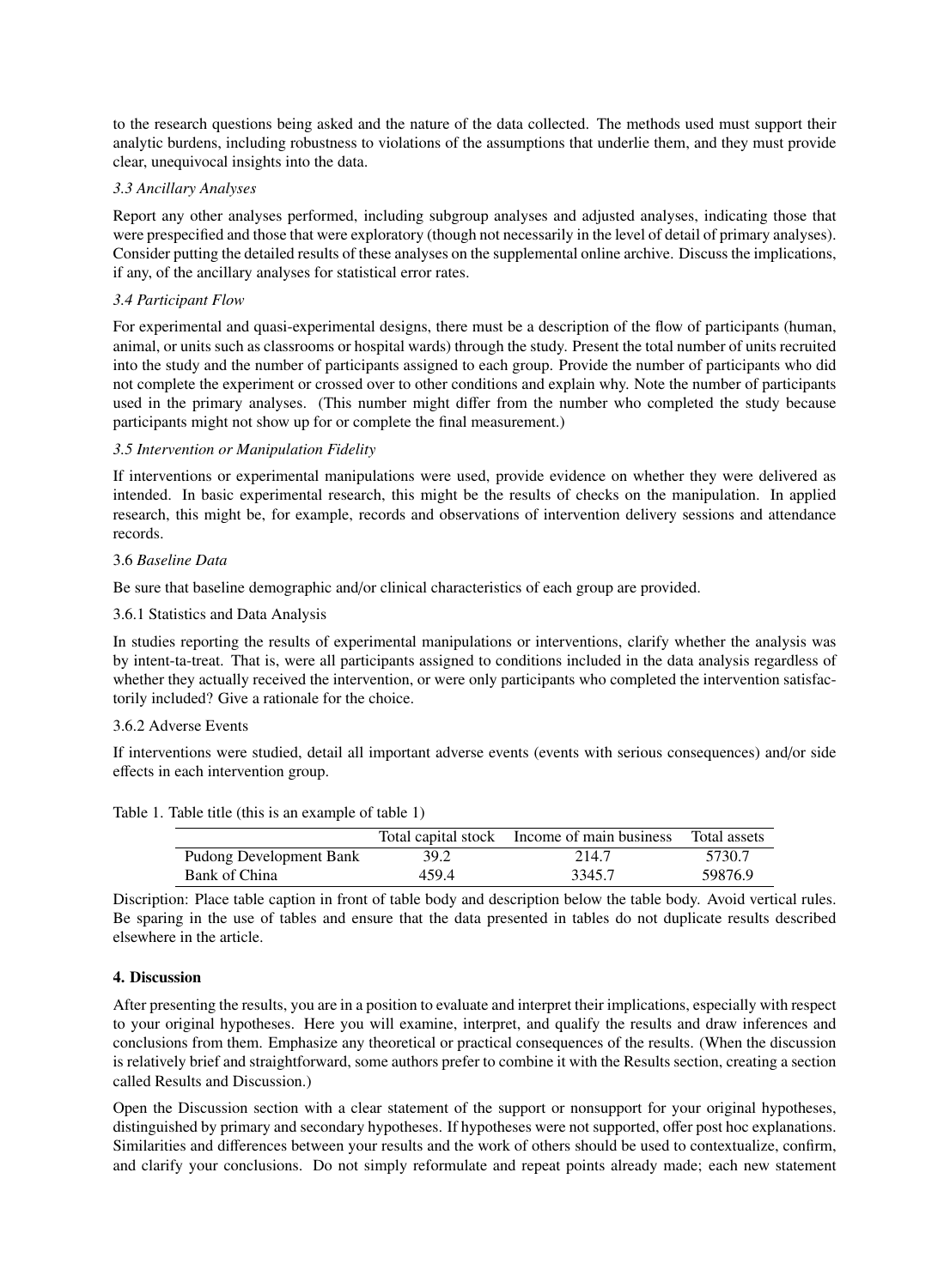should contribute to your interpretation and to the reader's understanding of the problem.

Your interpretation of the results should take into account (a) sources of potential bias and other threats to internal validity, (b) the imprecision of measures, (c) the overall number of tests or overlap among tests, (d) the effect sizes observed, and (e) other limitations or weaknesses of the study. If an intervention is involved, discuss whether it was successful and the mechanism by which it was intended to work (causal pathways) and/or alternative mechanisms. Also, discuss barriers to implementing the intervention or manipulation as well as the fidelity with which the intervention or manipulation was implemented in the study, that is, any differences between the manipulation as planned and as implemented.

Acknowledge the limitations of your research, and address alternative explanations of the results. Discuss the generalizability, or external validity, of the findings. This critical analysis should take into account differences between the target population and the accessed sample. For interventions, discuss characteristics that make them more or less applicable to circumstances not included in the study, how and what outcomes were measured (relative to other measures that might have been used), the length of time to measurement (between the end of the intervention and the measurement of outcomes), incentives, compliance rates, and specific settings involved in the study as well as other contextual issues.

End the Discussion section with a reasoned and justifiable commentary on the importance of your findings. This concluding section may be brief or extensive provided that it is tightly reasoned, self-contained, and not overstated. In this section, you might briefly return to a discussion of why the problem is important (as stated in the introduction); what larger issues, those that transcend the particulars of the subfield, might hinge on the findings; and what propositions are confirmed or disconfirmed by the extrapolation of these findings to such overarching issues.

You may also consider the following issues:

What is the theoretical, clinical, or practical significance of the outcomes, and what is the basis for these interpretations? If the findings are valid and replicable, what real-life psychological phenomena might be explained or modeled by the results? Are applications warranted on the basis of this research? (Note 1)

What problems remain unresolved or arise anew because of these findings? The responses to these questions are the core of the contribution of your study and justify why readers both inside and outside your own specialty should attend to the findings. Your readers should receive clear, unambiguous, and direct answers. (Note 2)

*Remark 2* This is an example of figure 1.



Figure 1. Figure title goes here

Description: Number figures consecutively in accordance with their appearance in the text. Place figures caption and description below the figure body.

#### Acknowledgements

Collate acknowledgements in a separate section at the end of the article before the references. List here those individuals who provided help during the research (e.g., providing language help, writing assistance or proof reading the article, etc.).

#### References

- American Psychological Association. (1972). *Ethical standards of psychologists*. Washington, DC: American Psychological Association.
- Anderson, C. A., Gentile, D. A., & Buckley, K. E. (2007). *Violent video game e*ff*ects on children and adolescents: Theory, research and public policy.* http://dx.doi.org/10.1093/acprof:oso/9780195309836.001.0001
- Beck, C. A. J., & Sales, B. D. (2001). *Family mediation: Facts, myths, and future prospects*. Washington, DC: American Psychological Association. http://dx.doi.org/10.1037/10401-000